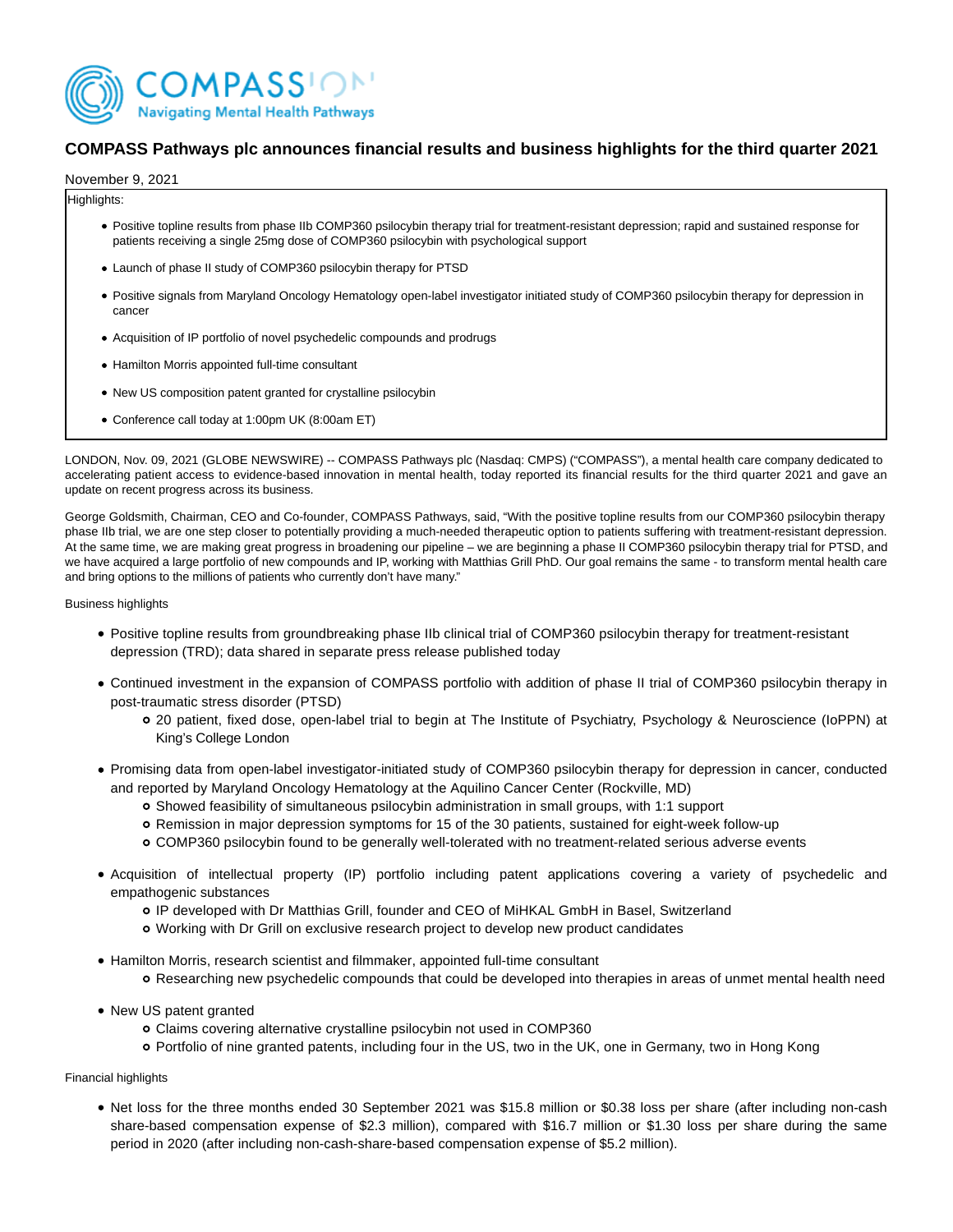- Net loss for the nine months ended 30 September 2021 was \$46.1 million, or \$1.17 loss per share (after including non-cash share-based compensation expense of \$5.9 million), compared with \$41.5 million, or \$3.90 loss per share, during the same period in 2020 (after including non-cash share-based compensation expense of \$16.6 million).
- Research & development (R&D) expenses were \$12.2 million for the three months ended 30 September 2021, compared with \$6.9 million during the same period in 2020. Of this increase, \$6.2 million reflected increased development activities, including hiring additional staff, as COMPASS progresses its COMP360 psilocybin therapy in TRD, and continues to explore additional indications and therapeutic approaches. There was a reduction of \$0.9 million in non-cash share-based compensation expense compared with the same period in the prior year.
- R&D expenses were \$30.4 million for the nine months ended 30 September 2021, compared with \$18.8 million during the same period in 2020. Of this increase, \$14.3 million reflected increased development activities, including hiring additional staff, as COMPASS progresses its COMP360 psilocybin therapy in TRD, and continues to explore additional indications and therapeutic approaches. There was a reduction of \$2.7 million in non-cash share-based compensation expense compared with the same period in the prior year.
- G&A expenses were \$9.6 million for the three months ended 30 September 2021, compared with \$6.6 million during the same period in 2020. The increase was attributable to a reduction of \$2.0 million in non-cash share-based compensation, offset against an increase of \$2.5 million, \$0.7 million and \$1.8 million, respectively, in personnel expenses, legal and professional fees, and facilities and other expenses.
- G&A expenses were \$24.5 million for the nine months ended 30 September 2021, compared with \$21.1 million during the same period in 2020. The increase was attributable to a reduction of \$8.0 million in non-cash share-based compensation, offset against an increase of \$5.8 million, \$0.8 million and \$4.9 million, respectively, in personnel expenses, legal and professional fees, and facilities and other expenses.
- Cash and cash equivalents were \$294.0 million as of 30 September 2021, compared with \$196.5 million at 30 September 2020.

### Conference call

The COMPASS Pathways management team will host a conference call at 1.00pm UK (8.00am ET) on 9 November 2021. The call can be accessed by dialing (833) 665-0659 from the United States, +1 (914) 987-7313 internationally, and 0800 028 8438 from the UK, followed by the conference ID: 34908054.

The call will be accompanied by a presentation which will be available on the COMPASS Pathways website (ir.compasspathways.com). The call will also be webcast on the website and archived for 30 days.

### About COMPASS Pathways

COMPASS Pathways plc (Nasdaq: CMPS) is a mental health care company dedicated to accelerating patient access to evidence-based innovation in mental health. Our focus is on improving the lives of those who are suffering with mental health challenges and who are not helped by current treatments. We are pioneering the development of a new model of psilocybin therapy, in which our proprietary formulation of synthetic psilocybin, COMP360, is administered in conjunction with psychological support. COMP360 is investigational and has been designated a Breakthrough Therapy by the US Food and Drug Administration (FDA), for treatment-resistant depression (TRD), and we have completed a phase IIb clinical trial of psilocybin therapy for TRD, in 22 sites across Europe and North America. We are headquartered in London, UK, with offices in New York and San Francisco in the US. Our vision is a world of mental wellbeing. www.compasspathways.com.

### Availability of other information about COMPASS Pathways

Investors and others should note that we communicate with our investors and the public using our website (www.compasspathways.com), our investor relations website (ir.compasspathways.com), and on social media (LinkedIn), including but not limited to investor presentations and investor fact sheets, US Securities and Exchange Commission filings, press releases, public conference calls and webcasts. The information that we post on these channels and websites could be deemed to be material information. As a result, we encourage investors, the media, and others interested in us to review the information that is posted on these channels, including the investor relations website, on a regular basis. This list of channels may be updated from time to time on our investor relations website and may include additional social media channels. The contents of our website or these channels, or any other website that may be accessed from our website or these channels, shall not be deemed incorporated by reference in any filing under the Securities Act of 1933.

#### Forward-looking statements

This press release contains forward-looking statements within the meaning of the Private Securities Litigation Reform Act of 1995, as amended. In some cases, forward-looking statements can be identified by terminology such as "may", "might", "will", "could", "would", "should", "expect", "plan", "potential", "continue" and "ongoing," or the negative of these terms or other comparable terminology, although not all forward-looking statements contain these words. Forward-looking statements include express or implied statements relating to, among other things, COMPASS's business strategy and goals, the safety or efficacy of COMP360 psilocybin therapy as a treatment for depression, COMPASS's expectations for the timing of its pivotal phase III programme and the potential for that or other trials to support regulatory filings and approvals, the future accessibility of COMP360 psilocybin therapy, COMPASS's ability to continue to advance its research, including COMP360, COMPASS's expectations regarding the benefits of its psilocybin therapy, including COMP360 and COMPASS's ability to advance new psychedelic compounds in other areas of unmet mental health need. The forward-looking statements in this press release are neither promises nor guarantees, and you should not place undue reliance on these forward-looking statements because they involve known and unknown risks, uncertainties, and other factors, many of which are beyond COMPASS's control and which could cause actual results, levels of activity,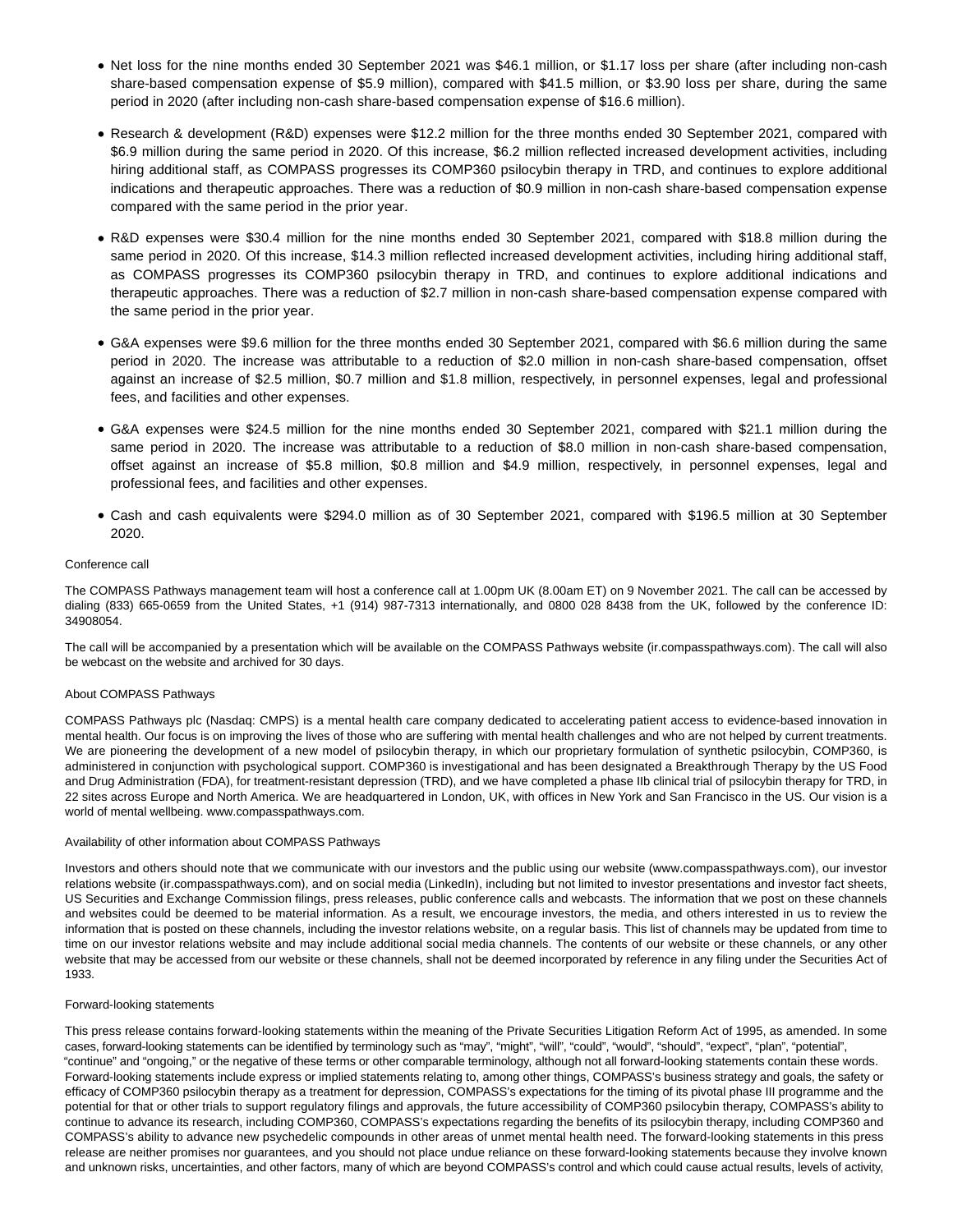performance or achievements to differ materially from those expressed or implied by these forward-looking statements.

These risks, uncertainties, and other factors include, among others: preclinical and clinical development is lengthy and uncertain, and therefore our preclinical studies and clinical trials may be delayed or terminated, or may never advance to or in the clinic; and those risks and uncertainties described under the heading "Risk Factors" in COMPASS's annual report on Form 20-F filed with the US Securities and Exchange Commission (SEC) on 9 March 2021 and in subsequent filings made by COMPASS with the SEC, which are available on the SEC's website at www.sec.gov. Except as required by law, COMPASS disclaims any intention or responsibility for updating or revising any forward-looking statements contained in this press release in the event of new information, future developments or otherwise. These forward-looking statements are based on COMPASS's current expectations and speak only as of the date hereof.

### **Enquiries**

Media: Tracy Cheung, tracy@compasspathways.com, +44 7966 309024 Investors: Stephen Schultz, stephen.schultz@compasspathways.com, +1 401 290 7423

# **COMPASS PATHWAYS PLC**

# **Condensed Consolidated Balance Sheets**

(unaudited)

(in thousands, except share and per share amounts) (expressed in U.S. Dollars, unless otherwise stated)

|                                                                                                                                                                     | September 30, |            | December 31, |                |  |
|---------------------------------------------------------------------------------------------------------------------------------------------------------------------|---------------|------------|--------------|----------------|--|
|                                                                                                                                                                     |               | 2021       |              | 2020           |  |
| <b>ASSETS</b>                                                                                                                                                       |               |            |              |                |  |
| <b>CURRENT ASSETS:</b>                                                                                                                                              |               |            |              |                |  |
| Cash and cash equivalents                                                                                                                                           | \$            | 293,959    | \$           | 190,32         |  |
| Restricted cash                                                                                                                                                     |               | 104        |              | $2^{\circ}$    |  |
| Prepaid expenses and other current assets                                                                                                                           |               | 18,733     |              | 12,04          |  |
| Total current assets                                                                                                                                                |               | 312,796    |              | 202,40         |  |
| Investment                                                                                                                                                          |               | 521        |              | 52             |  |
| Property and equipment, net                                                                                                                                         |               | 355        |              | 24             |  |
| Deferred tax assets                                                                                                                                                 |               | 852        |              | 22             |  |
| Other assets                                                                                                                                                        |               | 219        |              | 5              |  |
| Total assets                                                                                                                                                        | \$            | 314,743    | \$           | 203,45         |  |
| <b>LIABILITIES AND SHAREHOLDERS' EQUITY</b>                                                                                                                         |               |            |              |                |  |
| <b>CURRENT LIABILITIES:</b>                                                                                                                                         |               |            |              |                |  |
| Accounts payable                                                                                                                                                    | \$            | 2.742      | \$           | 2,74           |  |
| Accrued expenses and other liabilities                                                                                                                              |               | 6,581      |              | 4,14           |  |
| <b>Total current liabilities</b>                                                                                                                                    |               | 9,323      |              | 6,89           |  |
| <b>Total liabilities</b>                                                                                                                                            |               | 9,323      |              | 6,89           |  |
| Commitments and contingencies (Note 13)                                                                                                                             |               |            |              |                |  |
| SHAREHOLDERS' EQUITY:                                                                                                                                               |               |            |              |                |  |
| Ordinary shares, £0.008 par value; 41,731,180 and 35,930,331 shares authorized, issued and outstanding at<br>September 30, 2021 and December 31, 2020, respectively |               | 431        |              | 36             |  |
| Deferred shares, £21,921.504 par value; one share authorized, issued and outstanding at September 30,                                                               |               |            |              |                |  |
| 2021 and December 31, 2020                                                                                                                                          |               | 28         |              | 2 <sub>i</sub> |  |
| Additional paid-in capital                                                                                                                                          |               | 441,135    |              | 279,48         |  |
| Accumulated other comprehensive income                                                                                                                              |               | 7,817      |              | 14,58          |  |
| <b>Accumulated deficit</b>                                                                                                                                          |               | (143, 991) |              | (97, 89)       |  |
| Total shareholders' equity                                                                                                                                          |               | 305,420    |              | 196,56         |  |
| Total liabilities and shareholders' equity                                                                                                                          | S             | 314,743    | \$           | 203,45         |  |

### **COMPASS PATHWAYS PLC**

**Condensed Consolidated Statements of Operations and Comprehensive Loss**

#### (unaudited)

(in thousands, except share and per share amounts) (expressed in U.S. Dollars, unless otherwise stated)

| <b>Three Months Ended</b> |      | <b>Nine Months Ended</b> |      |  |  |
|---------------------------|------|--------------------------|------|--|--|
| September 30.             |      | September 30.            |      |  |  |
| 2021                      | 2020 | 2021                     | 2020 |  |  |